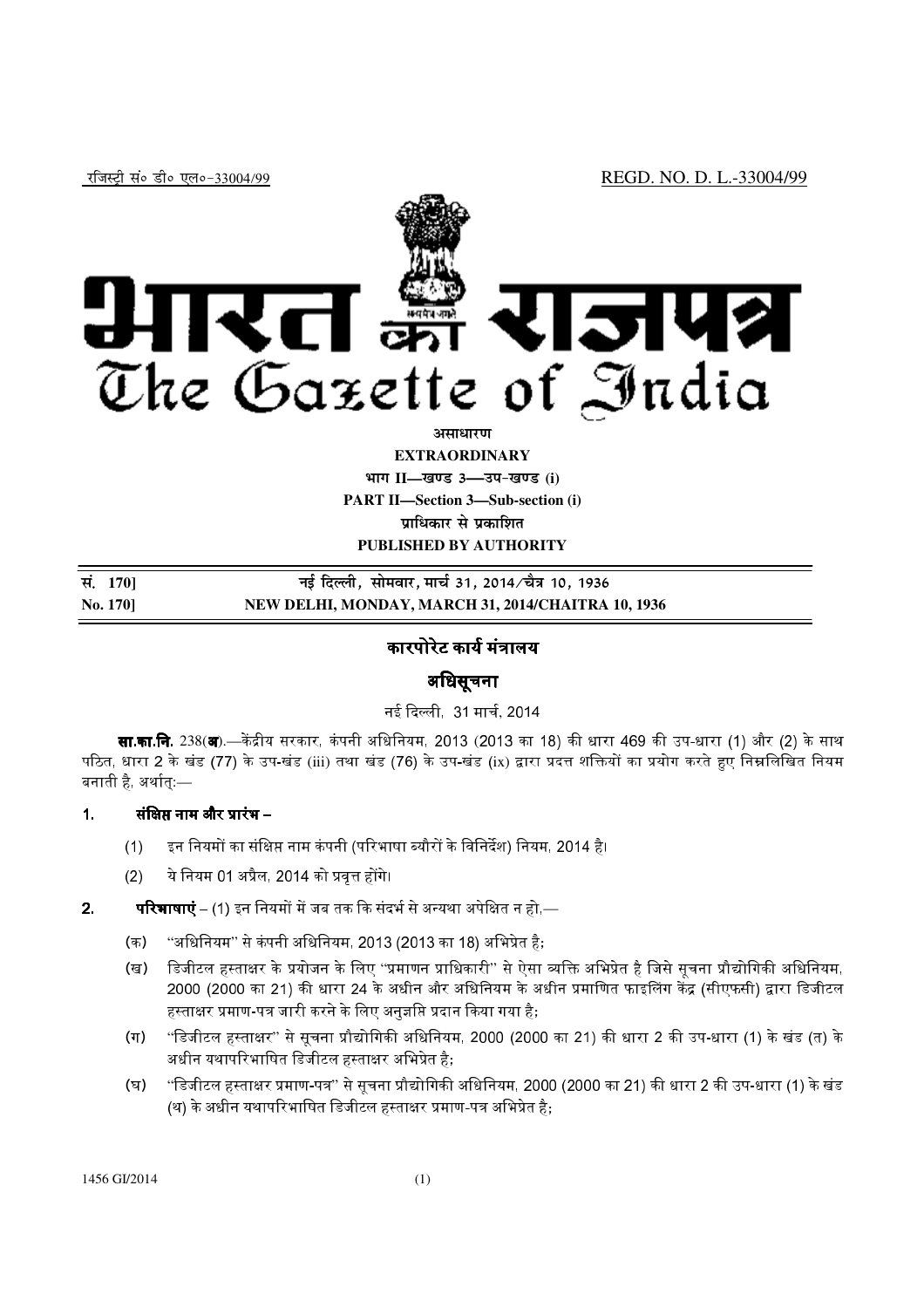(ङ) "निदेशक पहचान संख्या" (डिन) से किसी कंपनी के निदेशक के रूप में किसी का निदेशक नियुक्त होने के लिए आशयित व्यक्ति या किसी वर्तमान निदेशक की पहचान के प्रयोजन के लिए केंद्रीय सरकार द्वारा आबंटित पहचान संख्या अभिप्रेत है;

परंत यह कि इन नियमों की अधिसचना से पहले किन्हीं व्यक्तियों द्वारा प्राप्त निदेशक पहचान संख्या (डिन) कंपनी अधिनियम, 2013 के प्रयोजन के लिए डिन होगी।

परंतु यह और कि ''निदेशक पहचान संख्या'' (डिन) के अंतर्गत सीमित दायित्व भागीदारी अधिनियम, 2008 (2009 का 6) की धारा 7 और उसके अधीन बनाए गए नियमों के अधीन जारी नामनिर्दिष्ट भागीदारी पहचान संख्यांक (डीपिन) भी है।

- (च) "ई-प्ररूप" से अधिनियम या उसके अधीन बनाए गए नियम के अधीन केंद्रीय सरकार द्वारा अधिसूचित नियमों के अधीन यथाविहित इलेक्ट्रॉनिक रूप में कोई प्ररूप अभिप्रेत है;
- (छ) "इलेक्ट्रॉनिक डाक" से किसी इलेक्ट्रॉनिक संचार तंत्र का प्रयोग करते हुए डिजीटल रूप में ऐसे भेजे गए, प्राप्त य़ा अग्रेषित संदेश अभिप्रेत है जिसे इस प्रकार भेजा, प्राप्त या अग्रेषित संदेश भंडारणीय हो और उसे पुनः प्राप्त किया जा सके;
- (ज) अधिनियम की धारा 2 के खंड (42) के प्रयोजन के लिए, ''इलेक्ट्रॉनिक पद्धति'' से इलेक्ट्रॉनिक आधारित ऐसा कार्य अभिप्रेत है चाहे उसका मुख्य सर्वर भारत में स्थापित हो या नहीं हों, और जिसके अंतर्गत निम्नलिखित भी है, जो उन तक सीमित नहीं है $-$ 
	- (i) कारबार से कारबार और कारबार से उपभोक्ता संव्यवहार, आंकड़ा की अदला-बदली और अन्य डिजीटल प्रदाय के संव्यवहार $:$
	- (ii) भारत में या भारत के नागरिकों से निक्षेपों की स्वीकृति या निधियों को आंमत्रित करना या प्रतिभूतियों में निक्षेप या अभिदाय स्वीकार करने के लिए प्रस्ताव करना;
	- (iii) वित्तीय परिनिर्धारण, वेब आधारित विपणन, परामर्श और लेन-देन सेवाएं, डाटाबेस सेवाएं और उत्पाद, प्रदाय  $x$ शंखला प्रबंधन $\cdot$
	- (iv) ऑनलाइन सेवाएं जैसा कि टेलीमार्केटिंग, टेलीकम्युटिंग, टेलीमेडीसिन, शिक्षा और सूचना अनुसंधान; और
	- (v) सभी संबंिधत आंकड़ा संचार सेवाएं;

चाहे वे ई-मेल. मोबाइल यक्ति. सामाजिक मीडिया या समह संगणना. दस्तावेज प्रबंधन. आवाज या आंकड़ा संप्रेषण या अन्यथा द्वारा संचालित किया जाए

- (झ) "इलेक्ट्रॉनिक दस्तावेज" से सूचना प्रौद्योगिकी अधिनियम, 2000 की धारा 2 की उपधारा (1) के खंड (न) के अधीन यथापरिभाषित इलेक्ट्रॉनिक दस्तावेज अभिप्रेत है;
- (ञ) "इलेक्ट्रॉनिक रजिस्ट्री" से केंद्रीय सरकार का कोई इलेक्ट्रॉनिक आधान या भंडारण-तंत्र अभिप्रेत है जिसमें सूचनाएं और दस्तावेज़ इलेक्ट्रॉनिक रूप में प्राप्त, भंडारित, सुरक्षित और संरक्षित की जाती है;
- (ट) ार्यपालक निदेशक'' से अधिनियम की धारा 2 के खंड (94) में यथापरिभाषित पूर्णकालिक निदेशक अभिप्रेत है;
- (ठ) शुल्क'' से कंपनी (रजिस्ट्रीकरण कार्यालय और फीस) नियम, 2014 में विहित फीस अभिप्रेत है;
- (ड) "प्रारूप" या "ई-प्रारूप" से इन नियमों के उपाबंध में दिया प्रारूप अभिप्रेत है जिसका प्रयोग उससे संबंधित मामले के लिए किया जाएगा;
- (ढ) "पूर्व-पूरित" से केंद्रीय सरकार की इलेक्ट्रॉनिक रजिस्ट्री में रखे गए डाटाबेस से कंप्यूटर प्रणाली द्वारा आंकड़ा निवेश की स्वचालित प्रक्रिया अभिप्रेत है:
- (ण) "रजिस्ट्रार का फ्रंट कार्यालय" से इलेक्ट्रॉनिक रजिस्ट्री में दस्तावेज़ों की ई-फाइलिंग, उनका निरीक्षण और उन्हें देखने को सुकर बनाने के लिए केंद्रीय सरकार या उसके द्वारा प्राधिकृत किसी अभिकरण द्वारा रखा गया कार्यालय अभिप्रेत है;
- (त) "प्रादेशिक निदेशक" से केंद्रीय सरकार द्वारा कारपोरेट कार्य मंत्रालय में प्रादेशिक निदेशक के रूप में नियुक्त व्यक्ति अभिप्रेत है;
- (थ) "धारा" से अधिनियम की धारा अभिप्रेत है;
- (द) "कल शेयर पंजी" से धारा 2 के खंड (6) और खंड (87) के प्रयोजन के लिए निम्नलिखित का योग अभिप्रेत है—
	- (क) समादत् साधारण शेयर पूंजी; और
	- (ख) संपरिवर्तनीय अधिमान शेयर पंजी**:**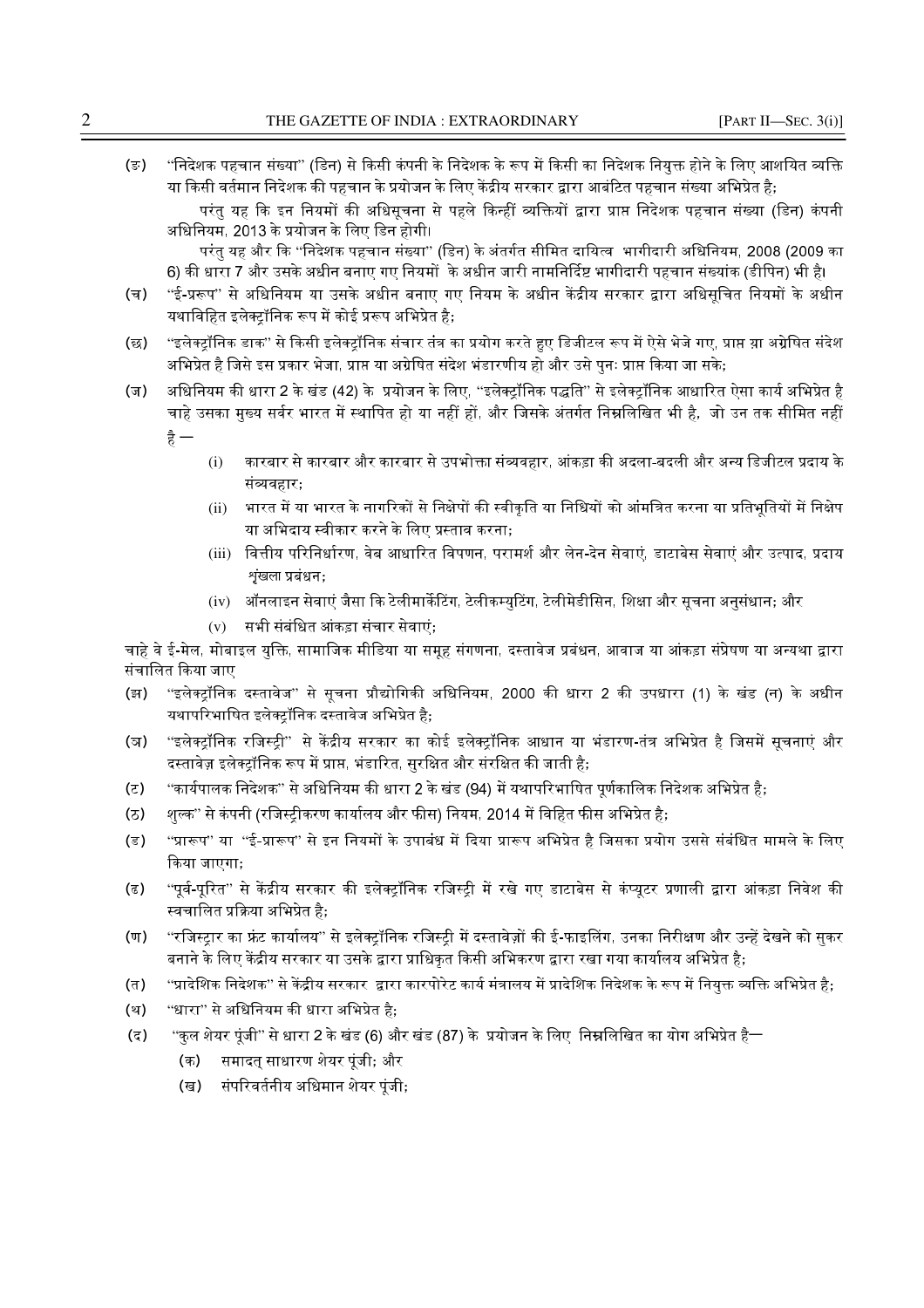(ध) अधिनियम की धारा 164 की उपधारा (1) के खंड (घ) और धारा 167 की उपधारा (1) के खंड (च) के प्रयोजन के लिए, ''या अन्यथा'' से कोई ऐसा अपराध अभिप्रेत है, जिसके लिए उसे इस अधिनियम या कंपनी अधिनियम, 1956 के अधीन किसी न्यायालय द्वारा दोष सिद्ध ठहराया गया है।

(2) इन नियमों में प्रयुक्त शब्दों और अभिव्यक्तियों, जिन्हें परिभाषित नहीं किया गया है परंतु उन्हें, इस अधिनियम या (i) प्रतिभूति संविदा (विनियमन) अधिनियम, 1956 (1956 का 42) या (ii) भारतीय प्रतिभति और विनिमय बोर्ड अधिनियम, 1992 (1992 का 15) या (iii) निक्षेपागार अधिनियम, 1996 (1996 का 22) या (iv) सूचना प्रौद्योगिकी अधिनियम, 2000 (2000 का 21) या उनके अधीन बनाए गए नियमों या विनियमों में परिभाषित किया गया है. के वही अर्थ होंगे जो क्रमशः उस अधिनियम या उन अधिनियमों में उनके लिए दिए गए हैं।

3. **संबंधित पक्ष** — किसी कंपनी के संदर्भ में अधिनियम की धारा 2 के खंड (76) के उप-खंड (ix) के प्रयोजन के लिए, नियंत्री कंपनी का निदेशक या प्रमख प्रबंध कार्मिक या उसका संबंधी. संबंधित पक्ष माना जाएगा।

4. **धारा 2 की उप-धारा (77) के अनुसार संबंधियों की सूची** — किसी व्यक्ति को किसी दूसरे व्यक्ति का संबंधी माना जाएगा, यदि वह उस दूसरे व्यक्ति से निम्नलिखित रीति से संबंधित हो, अर्थात्:—

- $(1)$  पिताः परंतु यह कि ''पिता'' शब्द में सौतेला पिता सम्मिलित है।
- (2) माताः परंतु यह कि ''माता'' शब्द में सौतेली माता सम्मिलित है।
- $(3)$   $\sqrt{7}:$ परंतु यह कि ''पुत्र'' शब्द में सौतेला पुत्र सम्मिलित है<mark>।</mark>
- (4) पुत्र की पत्नी।
- $(5)$  पत्री।
- (6) पत्री का पति।
- (7) भाईः
	- परंतु यह कि ''भाई'' शब्द में सौतेला भाई सम्मिलित है।
- (8) बहनः परंतु यह कि ''बहन'' शब्द में सौतेली बहन सम्मिलित है<mark>।</mark>

[फा. सं. 01/13/2013 (भाग-I)सीएल-V]

रेणुका कुमार, संयुक्त सचिव

#### **MINISTRY OF CORPORATE AFFAIRS**

#### **NOTIFICATION**

#### New Delhi, the 31st March, 2014

**G.S.R 238 (E).—**In exercise of the powers conferred under sub-clause (ix) of clause (76), sub-clause (iii) of clause (77) of section 2, read with sub-sections (1) and (2) of section 469 of the Companies Act, 2013 (18 of 2013), the Central Government hereby makes the following rules, namely:—

### **1. Short title and commencement.—**

- (1) These rules may be called the Companies (Specification of definitions details) Rules, 2014.
- (2) They shall come into force on the  $1<sup>st</sup>$  day of April, 2014.
- **2. Definitions.—**(1) In these rules, unless the context otherwise requires,**—**
	- (a) "Act" means the Companies Act, 2013 (18 of 2013);
	- (b) "Certifying Authority" for the purpose of Digital Signature Certificate means a person who has been granted a licence to issue a Digital Signature Certificate under section 24 of the Information Technology Act, 2000 (21 of 2000) and the Certified Filing Center (CFC) under the Act;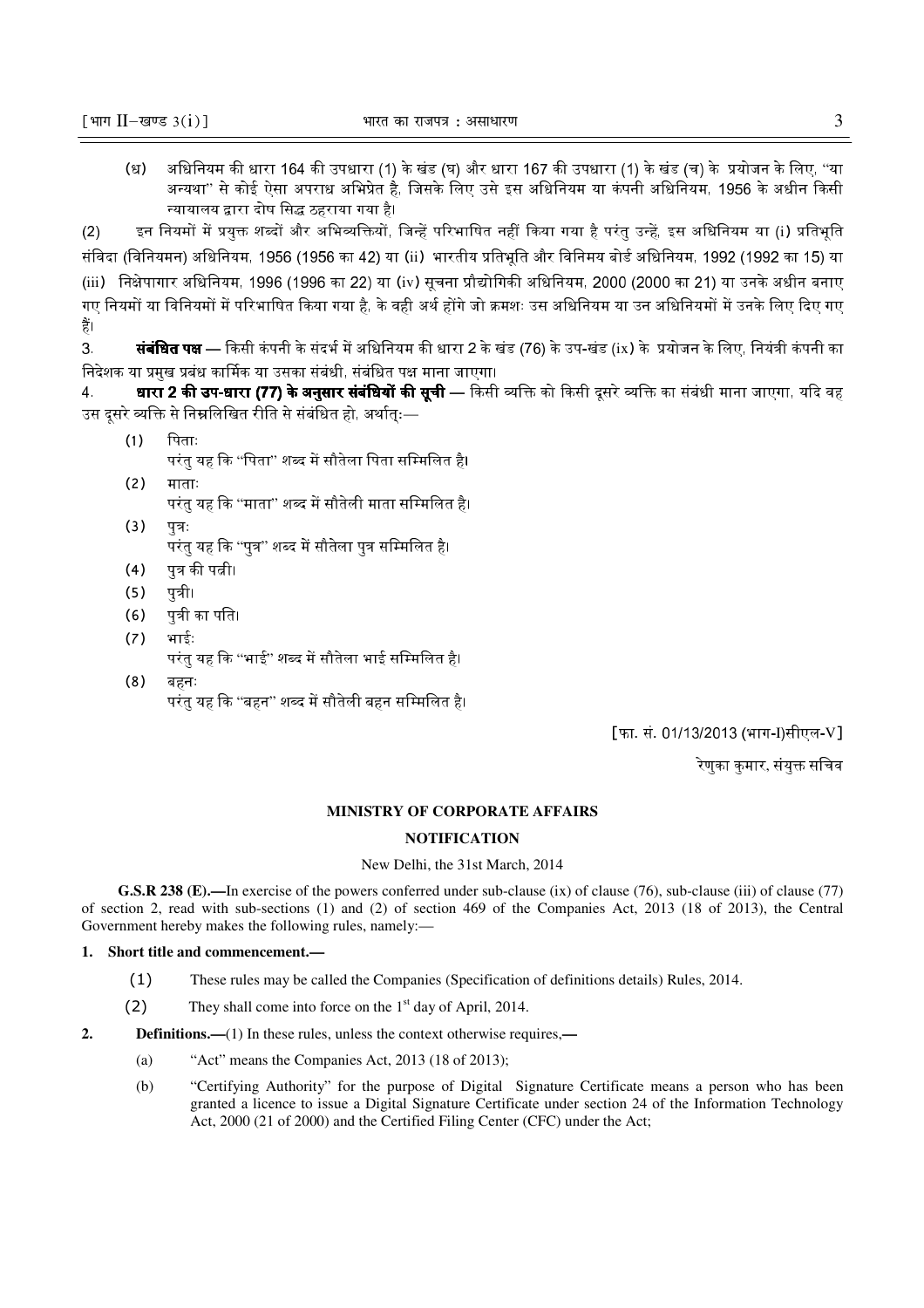- (c) "digital signature" means the digital signature as defined under clause (p) of sub-section (1) of section 2 of the Information Technology Act, 2000 (21 of 2000);
- (d) "Digital Signature Certificate" means a Digital Signature Certificate as defined under clause (q) of subsection (1) of section 2 of the Information Technology Act, 2000 (21 of 2000);
- (e) "Director Identification Number" (DIN) means an identification number allotted by the Central Government to any individual, intending to be appointed as director or to any existing director of a company, for the purpose of his identification as a director of a company;

 Provided that the Director Identification Number (DIN) obtained by the individuals prior to the notification of these rules shall be the DIN for the purpose of the Companies Act, 2013:

Provided further that "Director Identification Number" (DIN) includes the Designated Partnership Identification Number (DPIN) issued under section 7 of the Limited Liability Partnership Act, 2008 (6 of 2009) and the rules made thereunder;

- (f) "e-Form" means a form in the electronic form as prescribed under the Act or the rules made thereunder and notified by the Central Government under the Act;
- (g) "electronic Mail" means the message sent, received or forwarded in digital form using any electronic communication mechanism that the message so sent, received or forwarded is storable and retrievable;
- (h) "electronic mode", for the purposes of clause (42) of section 2 of the Act, means carrying out electronically based, whether main server is installed in India or not, including, but not limited to-
	- (i) business to business and business to consumer transactions, data interchange and other digital supply transactions;
	- (ii) offering to accept deposits or inviting deposits or accepting deposits or subscriptions in securities, in India or from citizens of India;
	- (iii) financial settlements, web based marketing, advisory and transactional services, database services and products, supply chain management;
	- (iv) online services such as telemarketing, telecommuting, telemedicine, education and information research; and
	- (v) all related data communication services,

whether conducted by e-mail, mobile devices, social media, cloud computing, document management, voice or data transmission or otherwise;

- (i) "electronic record" means the electronic record as defined under clause (t) of sub-section (1) of section 2 of the Information Technology Act, 2000;
- (j) "electronic Registry" means an electronic repository or storage system of the Central Government in which the information or documents are received, stored, protected and preserved in electronic form;
- (k) "Executive Director" means a whole time director as defined in clause (94) of section 2 of the Act;
- (l) "Fees" means the fees as specified in the Companies (Registration Offices and Fees) Rules, 2014;

(m) "Form" means a form set forth in the Act or the rules made thereunder which shall be used for the matter to which it relates;

(n) "Pre-fill" means the automated process of data input by the computer system from the database maintained in electronic registry of the Central Government;

(o) "Registrar's Front Office" means an office maintained by the Central Government or an agency authorised by it to facilitate e-filing of documents into the electronic registry and their inspection and viewing;

(p) "Regional Director" means the person appointed by the Central Government in the Ministry of Corporate Affairs as a Regional Director;

(q) "section" means the section of the Act;

(r) "Total Share Capital", for the purposes of clause (6) and clause (87) of section 2, means the aggregate of the -